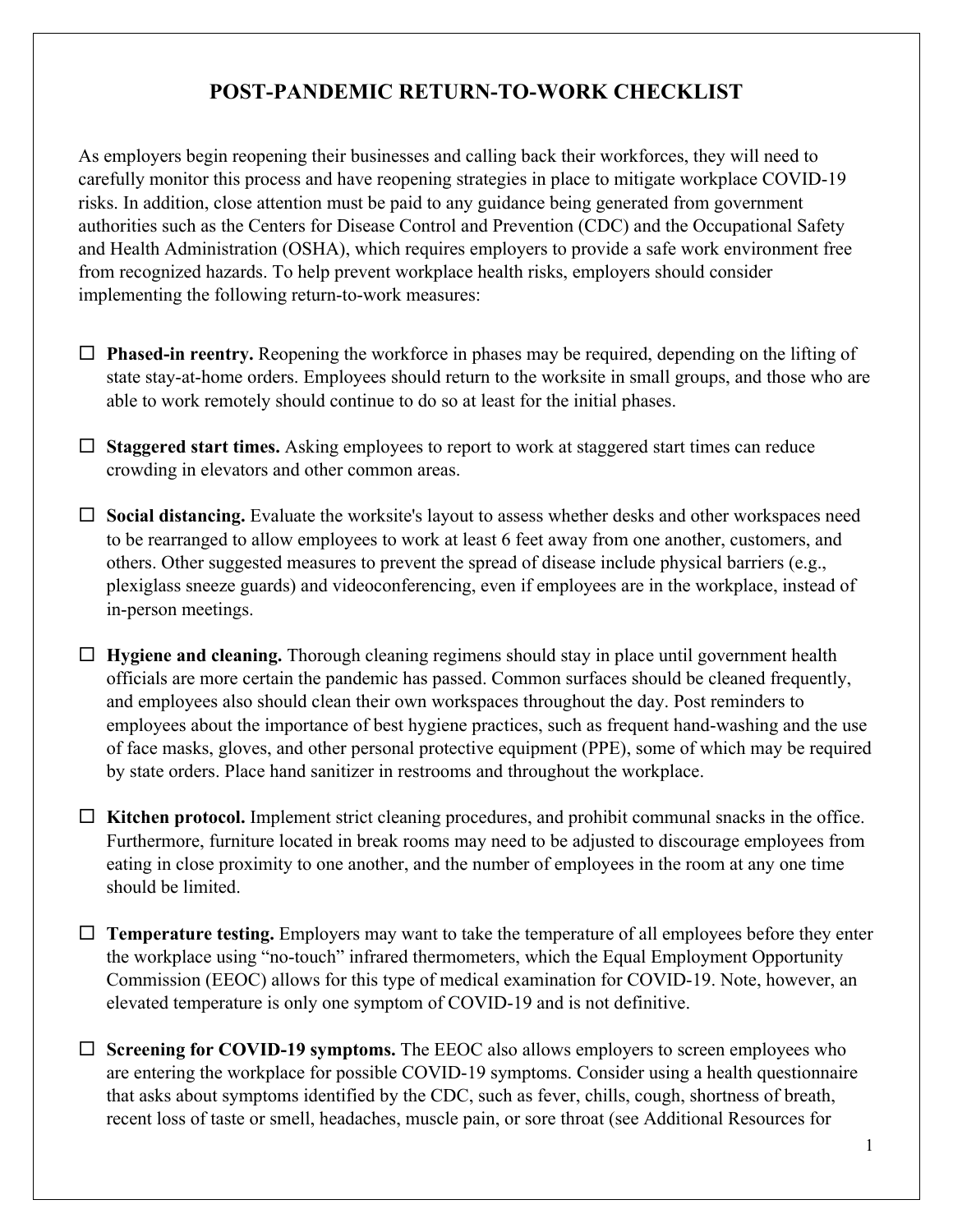Employers, below).

□ **COVID-19 testing.** Employers should consider carefully the pros and cons of COVID-19 testing at work. The EEOC allows COVID-19 testing (which usually involves a swab of the nose or throat and also could involve blood antibody tests), but employers should ensure that the tests are accurate and reliable and should be aware of the potential for false positives and false negatives. Employees who test negative one day could be positive the next, so ongoing testing would be necessary to provide any useful protection against virus infection. Reliable tests also may be difficult to find for nonhealthcare workplaces.

 $\Box$  **Self-reporting of COVID-19 symptoms.** The EEOC also allows employers to require employees to report if they are experiencing COVID-19 symptoms while at work (again, use those symptoms identified by the CDC). Employees with COVID-19 symptoms should be sent home and not return until they meet the CDC's suggested guidelines for discontinuing home isolation (see Additional Resources for Employers, below).

 $\Box$  **Medical information confidentiality.** Any medical information collected as the result of COVID-19 workplace medical examinations and inquiries must be kept confidential as required by the Americans with Disabilities Act (ADA). The ADA requires covered employers to keep medical information in confidential medical files that are separate from regular employee personnel files.

□ **Notify employees of workplace exposure.** Employers are not required to notify employees of exposure at work, but it is recommended you do so to help prevent the spread of the virus. Employers should keep medical information regarding an infected employee (including his or her identity) confidential and should only share information about when the employee was potentially exposed. Exposed employees may need to leave work and self-quarantine depending on state and CDC recommendations.

□ **Drug testing and background testing.** Employers generally do not need to conduct drug testing or background testing if employees have been on furlough for just a few weeks or months unless your policies and procedures require this type of updated testing after a short-term leave of absence, such as for employees in safety-sensitive positions (for example, those who drive on your behalf or enter customer homes). Be sure to comply with any state drug testing restrictions.

□ **Return-to-work certification.** The EEOC allows employers to require return-to-work, fitness-forduty certifications when an employee has been absent for medical reasons and after a pandemic furlough, but both the EEOC and the CDC are not currently recommending employers require returnto-work certifications because of the difficulties employees may have in getting these certifications from overwhelmed healthcare providers. Employers may want to suspend their current medical certification requirements during the COVID-19 pandemic and then reinstate the requirements once things are more "normal."

 $\Box$  **Plan for potential absences related to COVID-19**. Employees may need time off for their own illnesses or their family members' illnesses, as well as time off to care for children still out of school. Family and Medical Leave Act (FMLA) leave may be available for employee and family member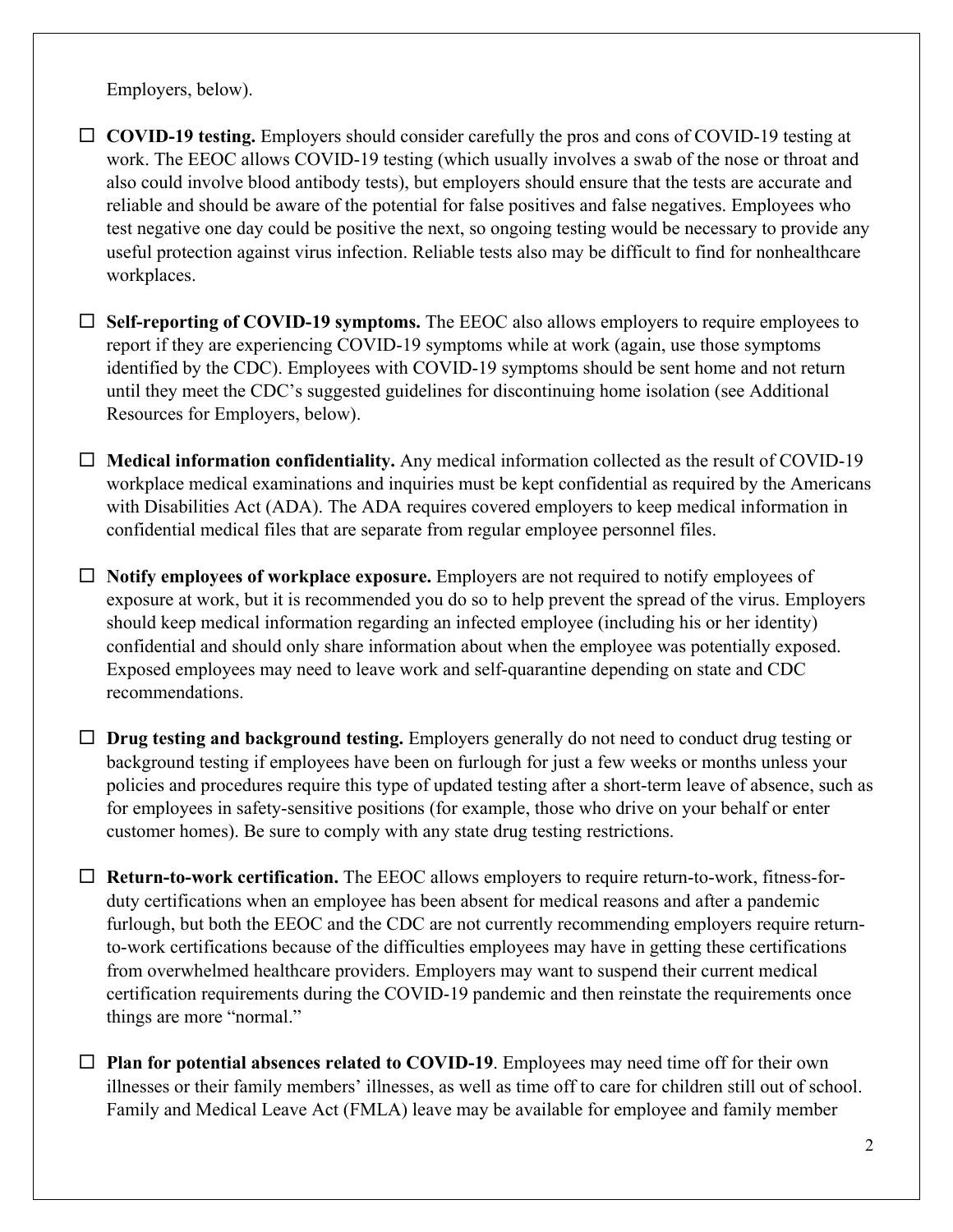illnesses that are also serious health conditions under that law. In addition, employers covered by the Families First Coronavirus Response Act (FFCRA) (those with 499 employees or fewer) must provide paid emergency sick leave, as well as paid emergency FMLA, that covers these absences.

 $\Box$  **Be prepared to address concerns of employees who are afraid to return to work.** Employees who are at risk for more serious illness because of COVID-19 or who have family members who are at risk may be reluctant to return to work. According to the CDC, this group includes individuals over 65 and people with underlying medical conditions such as those with chronic lung disease or moderate to severe asthma, serious heart conditions, diabetes, severe kidney disease, liver disease, and severe obesity, as well as those who are immunocompromised (among others). Discuss workplace precautions being taken to prevent the spread of COVID-19 with these employees, and consider allowing them to work from home (if possible) or take leave under the ADA as an accommodation for their own disability (see below) or FMLA for a serious health condition. Employers with 499 or fewer employees also may have to provide emergency paid sick leave to employees who are advised by a healthcare provider to self-quarantine.

 $\Box$  **Consider potential ADA accommodations.** Disabled employees returning to work may be at greater risk for serious illness from COVID-19 because of their underlying disabilities (see above) and may need reasonable accommodations. Work-from-home options could be considered accommodations, as well as reduced contact in the workplace and modified work schedules to reduce exposure.

 $\Box$  **Form I-9 obligations.** Employers must remain aware of their I-9 obligations during the COVID-19 crisis regarding new hires and when they are recalling/rehiring employees.

 **New hires:** Once normal operations resume, all new employees who completed the Form I-9 using the temporarily allowed *remote verification* must report to their employer within 3 business days for "in-person" verification of Section 2 identity and employment eligibility documentation.

 **Temporarily laid off or furloughed:** When employees have been temporarily laid off, generally, this time period is considered "continuing employment," and employers do not have to complete a new Form I-9 or reverify the employees' current Form I-9.

 **Permanently laid off/ terminated:** For employees who have not been continuously employed and/or did not have a reasonable expectation of employment at all times, a "hire" is considered to have taken place when the employees return to work. If this occurs within 3 years from the initial date of execution of Form I-9, the procedures for rehires may be followed (i.e., prior I-9s may be used, but employers must ensure employees' work authorization documents have not expired); if this occurs after 3 years from the initial date of execution, a new Form I-9 must be completed.

 $\Box$  **Employee handbook updates.** Review leave and sick leave policies to ensure compliance with any new state law mandates resulting from the pandemic (particularly regarding sick leave) and FFCRA requirements (if the employer has 499 or fewer employees). Modify return-to-work policies if necessary to suspend medical certification requirements (see above). Consider implementing or updating telecommuting policies to allow more employees to continue to work from home.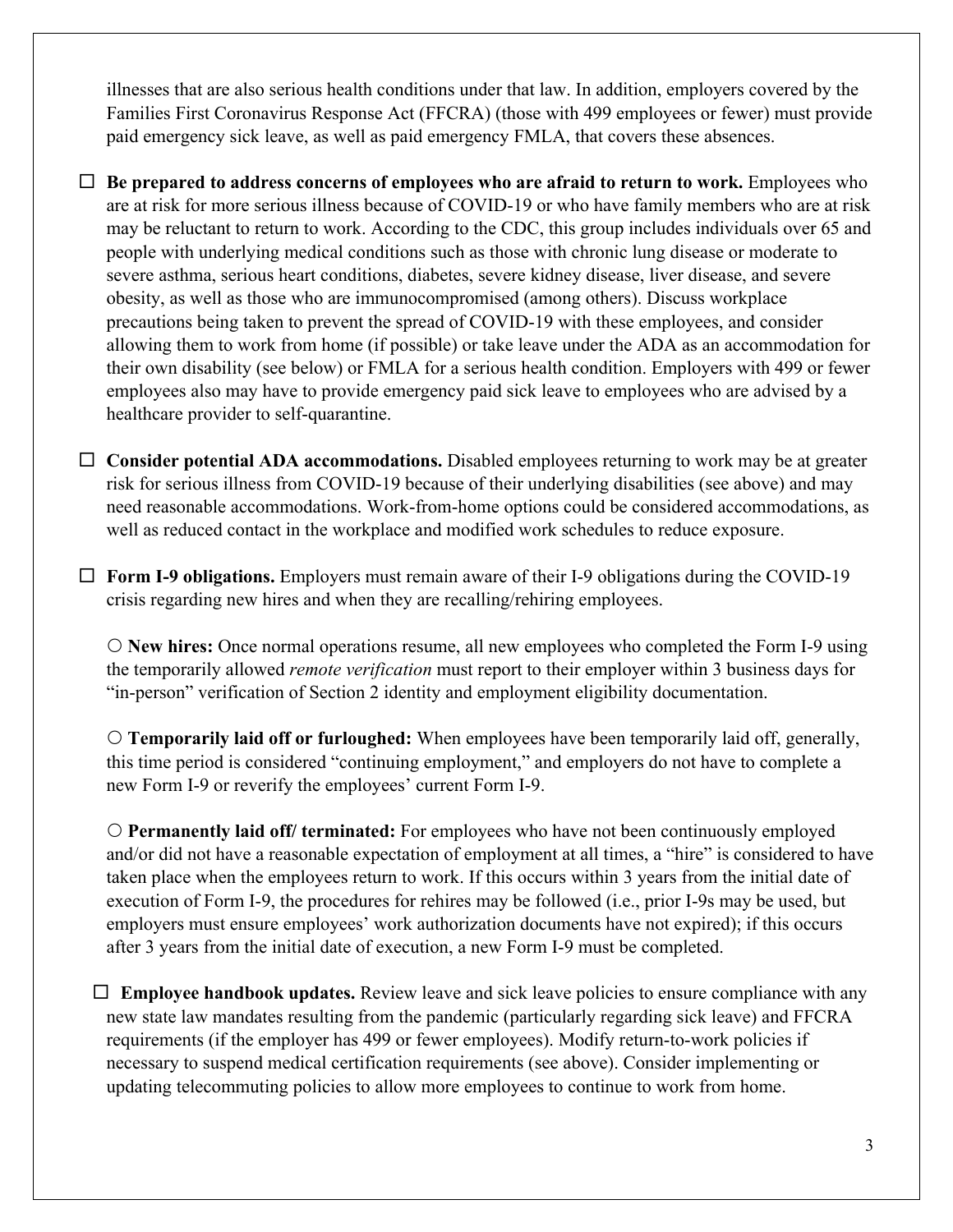- □ **Workplace poster update.** Make sure the FFCRA notice is posted in the workplace if you have 499 or fewer employees. Effective April 1, 2020, employers must post the notice to explain the law's emergency paid leave provisions. The poster is available from the Department of Labor (DOL) online at https://www.dol.gov/sites/dolgov/files/WHD/posters/FFCRA\_Poster\_WH1422\_Non-Federal.pdf.
- $\Box$  **Employee benefits.** In coordination with service providers and any insurance carriers, restore benefits that were discontinued during furloughs, including corresponding salary deferral arrangements. Prepare to process election changes, especially for employees whose work arrangements or other circumstances have changed. Make sure the plan documents and related contracts are followed or amended correctly.
- $\Box$  **Be prepared for a second wave of COVID-19.** A second wave (most likely in the fall) could cause not only increased employee absences related to COVID-19 but also state-mandated workplace closures or restrictions.

 $\Box$  Consult with your attorney. Review your reopening strategy with your attorney to ensure it meets state mandates and federal recommendations to prevent the spread of COVID-19. Discuss potential liability issues regarding workplace exposures.

**-----------------------------------------------------------------------------------------------------------------------------**

## **Additional Resources for Employers:**

CDC "Interim Guidance for Businesses and Employers to Plan and Respond to Coronavirus Disease 2019 (COVID-19)," https://www.cdc.gov/coronavirus/2019-ncov/community/guidance-businessresponse.html

CDC "Symptoms of Coronavirus," https://www.cdc.gov/coronavirus/2019-ncov/symptomstesting/symptoms.html

CDC "Prevent the spread of COVID-19 if you are sick"; includes suggested guidelines for discontinuing home isolation, https://www.cdc.gov/coronavirus/2019-ncov/downloads/sick-with-2019 nCoV-fact-sheet.pdf

CDC "People Who Need to Take Extra Precautions," https://www.cdc.gov/coronavirus/2019 ncov/need-extra-precautions/index.html

OSHA "Guidance on Preparing Workplaces for COVID-19," OSHA 3990, https://www.osha.gov/Publications/OSHA3990.pdf

"COVID-19 and the Fair Labor Standards Act Questions and Answers," https://www.dol.gov/agencies/whd/flsa/pandemic

OSHA "COVID-19," https://www.osha.gov/SLTC/covid-19/